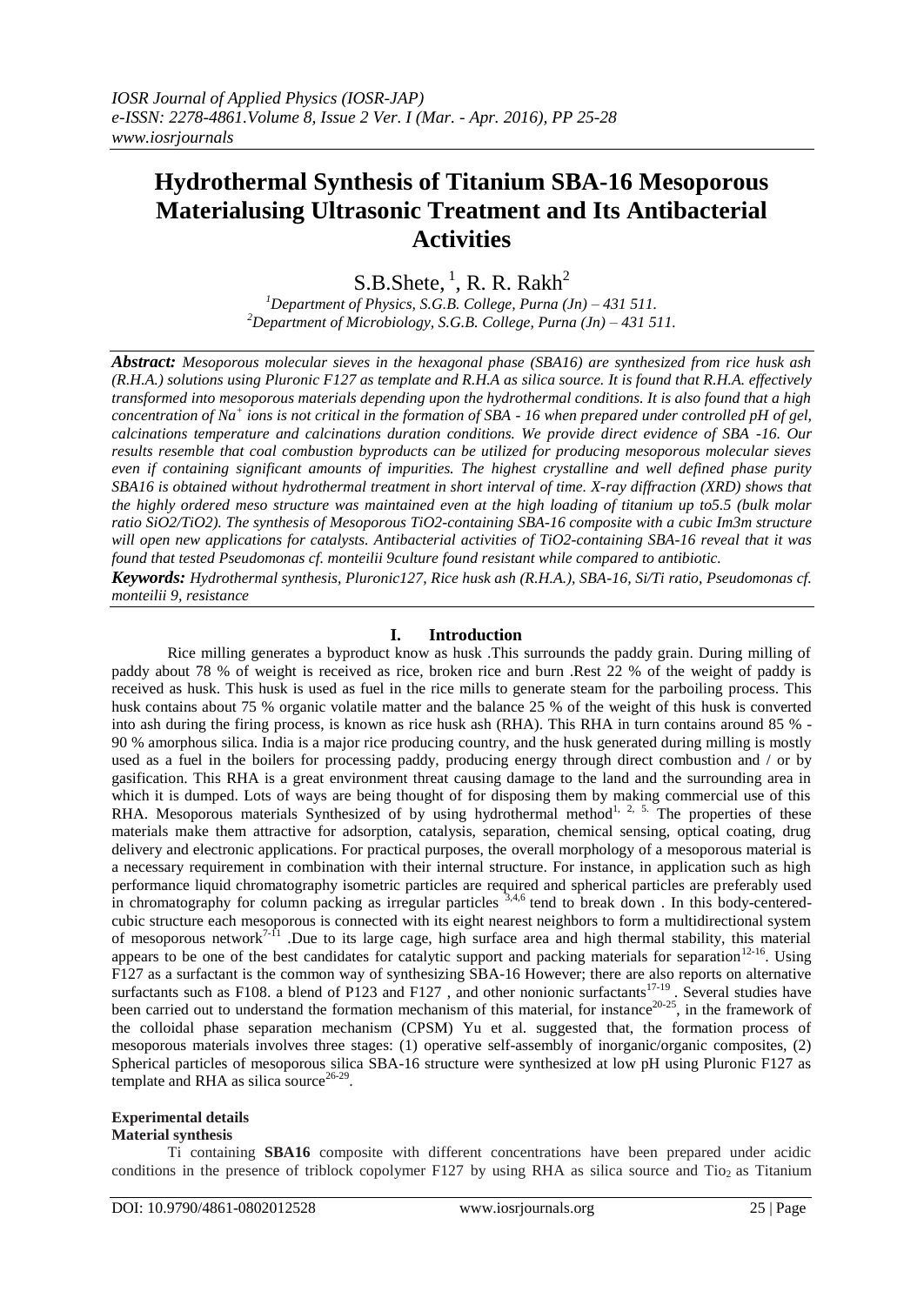source.1.6gm of F127was dissolved in 40gm of 2MHCL under magnetic stirring to obtain homogeneous solution at  $30^{\circ}$ c to this solution was added Si/Ti molar ratio of 10 after the mixed solution was further vigorously stirred for 30 min. The mixture solution was further stirred for another 24 hours .Ultrasonic treatment is given at power 70 for 30 min. Then the solution is taken Teflon coated autoclave and heated at  $80^{\circ}$ c for one day .The synthesized Sio<sub>2</sub>/ Tio<sub>2</sub> mesoporous composite was filtered and dried in air .The sample is calcined at  $1.5^{\circ}$ c/ min.at  $550^{\circ}$ c for 6hours(Shaodian Shenet al.  $30$ 

#### **Antibacterial Activity of TiO2-containing SBA-16: Microbial Strain:**

To test the antibacterial activity of TiO<sub>2</sub>-containing SBA-16, *Pseudomonas cf. monteilii* 9 cultures was used <sup>31</sup>which was grown on nutrient broth for 24 hour at 37°C.

### **Disc Diffusion Method:**

Disc Diffusion Method was performed for testing the antibacterial activity of TiO2-containing SBA-16 (Bauer *et al.,* 1959<sup>31</sup>. First Muller Hinton agar plates were spreaded by bacterial cultures grown earlier in nutrient broth with the help of sterile cotton swabs. Allow the agar surface to dry for 5 minutes. By using the flamed sterile forceps, pick up a sterile filter paper disc and dip the disc in the TiO<sub>2</sub>-containing SBA-16 dilutions prepared by ultra sonic treatment. The dipped disc was placed near the edge of the agar surface of the inoculated plate and pressed gently to ensure firm contact of the disc with agar surface. Another disc dipped with another dilution of TiO2-containing SBA-16of different ultrasonic treatment. All the inoculated plates were incubated at 37 °C for 24 to 48 hours in an inverted position. After incubation at 37 °C a clear zone around the disc was an evidence for antimicrobial activity.

# **II. Results And Discussion:**

The XRD pattern of rice husk Ash (RHA) shown in Fig.The different minerals have different unit cell composition, therefore XRD technique allows for qualitative identification of the phases present in the collected mineral. The XRD peak information is important to quantity changes in the composition of Quartz and Mullite reactants that affecting reaction conditions of hydrothermal synthesis of materials and reaction products.

The X-ray pattern of the synthesized mesoporous silica material is an highly periodic silica phases which is normally reflected by the distinct X-RD signatures at low angles from  $1^0$  to  $30^0$  as shown in Fig 1. Sharp signal in XRD spectra indicates the presence of long range order of uniform hexagonal phase in the mesoporous materials. The well defined reflections from [100] plane are a prime characteristics of the hexagonal lattice symmetry of the SBA16 structure.

The observation of three higher angle reflections other than  $d_{100}$  indicates that the product is likely to possess the symmetrical hexagonal pore structure typical of SBA16. X-ray diffraction data therefore indicates that the supernatant of the fly ash can be successfully used in the synthesis gel to prepare mesoporous materials



**Figure1:**  $X$  – ray diffraction data Effect of pH of synthesis gel:

The pH of reaction mixture of the gel is also plays an important role in synthesis of SBA16 phase. The effect of change of pH of gel shows that, when pH varies from 1.87 to 6.91, the crystalline nature and phase purity improves to highest level. The synthesis was carried out at constant calcinations temperature  $500^{\circ}$ C for 8 h. The crystallinity reduces when pH of the gel is below 6.91 and above 6.91.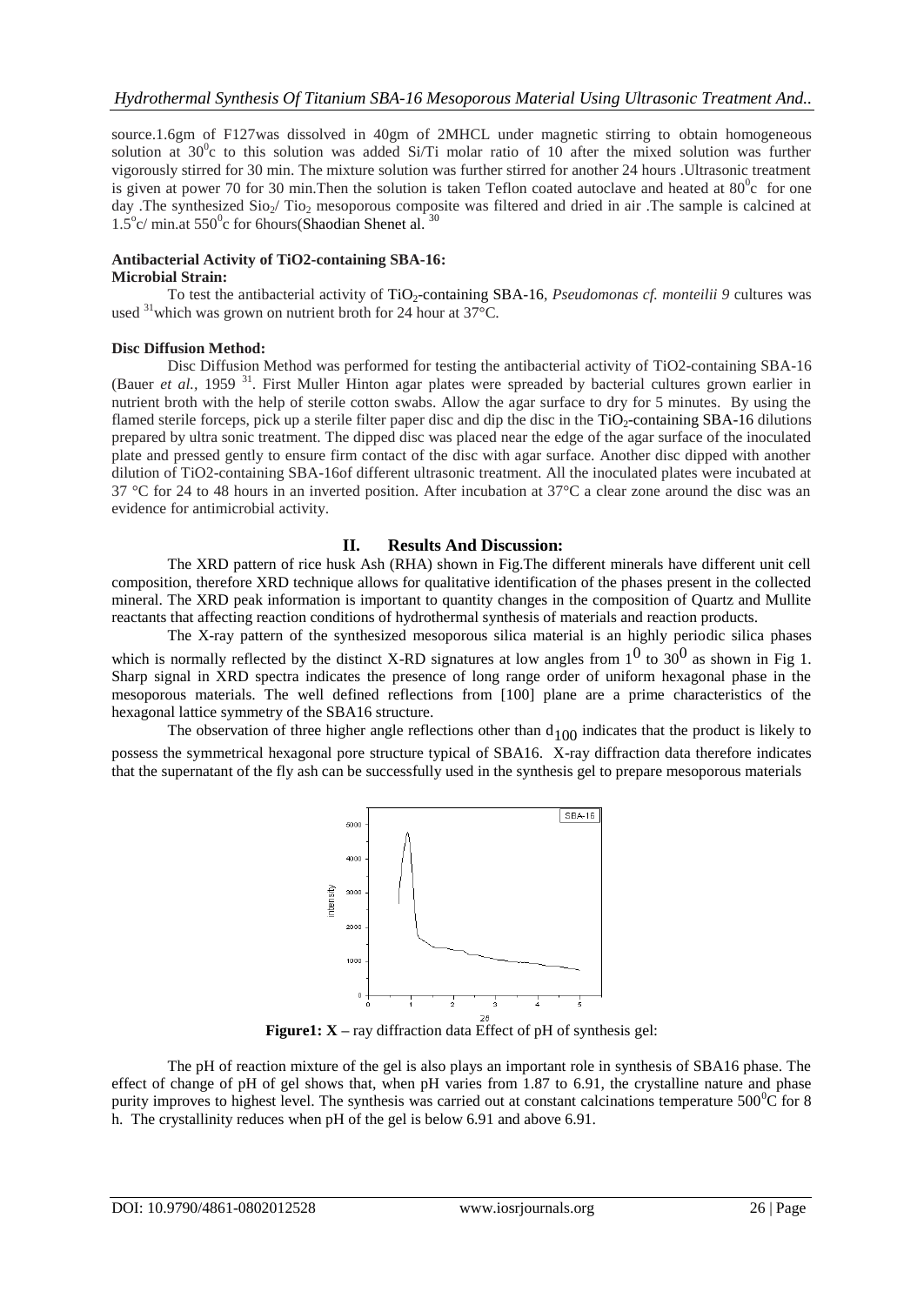

**Fig. 2:** XRD Patterns of SBA16 at different pH of synthesis gel.The FT-IR spectra of as synthesized SBA16 from Rice husk ash:

The FT-IR spectra of as synthesized from Rice husk ash are shown in Fig. 3. From FT-IR spectra, the absorption bands around 2921 and 2851 cm<sup>-1</sup> correspond to n-C-H and d-C-H vibrations of the surfactant molecules, such bands disappeared in the calcined sample indicating the total removal of organic material during calcinations. The broad band around 3392.65 cm<sup>-1</sup> as observed due to surface silanols and O-H stretching frequency of adsorbed water molecule. Moreover the peaks in the range of  $1500-1600$  cm<sup>-1</sup> are because of the deformation mode of surface hydroxyl group. A peak at  $1070.63$  cm<sup>-1</sup> and 964.44 cm-1 corresponds to the asymmetric and symmetric Si-O groups, respectively. The peaks in the range 1010-1079 cm-1 are assigned to M-O-M bonding, the bands from 960 to 990 cm-1 appeared due to Si-O-M (M=metal ions) vibrations in metal incorporated silanols. The shift in the lattice vibration bands to lower wave numbers is due to the substitution of silicon by other metal ions.



**Figure 3:** The FT-IR Spectra Of As Synthesized SBA16 From Rice Husk Ash Antibacterial Activity Of Tio<sub>2</sub>-Containing SBA-16:

Pseudomonas cf. monteilii 9shown resistance against TiO<sub>2</sub>-containing SBA-16, disc diffusion method and compared to antibiotic as shown in figure 4.



**Figure 4:** Antibacterial Activity of TiO<sub>2</sub>-containing SBA-16